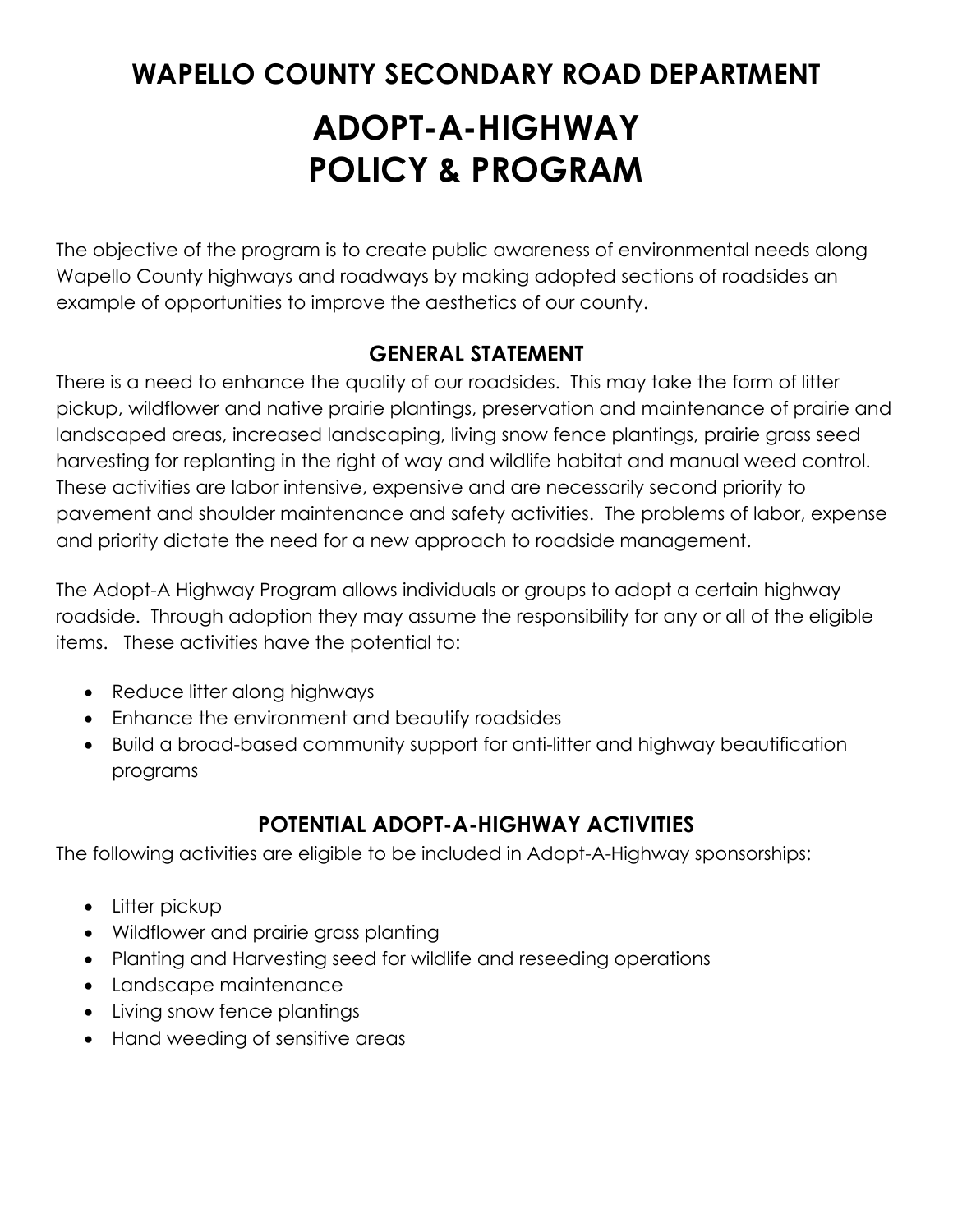#### **PROGRAM REQUIREMENTS**

Wapello County Secondary Roads Department will work with the adopting group to determine the specific section of roadside to be adopted.

The sponsor should constantly be aware of the problems that can be involved along highways and instruct their personnel in safety precautions. Where possible, access to highway right-of-way will be gained from off right-of-way, rather than from roadway surface or shoulders. Planting or harvesting will be approved by the department prior to any work being done.

Sponsors agree to indemnify and hold harmless Wapello County, Wapello county Secondary Road Department, officers and employees from all liability, judgments, cost, expenses and claim growing out of damages, or alleged damages of any nature whatsoever to any person or property arising from the performance or non-performance of roadside work.

Sponsors agree that in the performance or non-performance of roadside work that they are initiators and volunteers and are in no way to be considered employees of Wapello County or Wapello County Secondary Road Department.

First preference for adoptions will be given to adjacent property owners. Second preference to governing bodies of small communities and urban areas.

Organizations, clubs and individuals will have final preference.

Sponsorship will be a minimum of ½ mile and 2 years. If litter pickup is involved, it must include both sides of the highway.

Sponsorship will not be granted to political parties, political candidates, elected officials, or entities which would constitute partisan endorsements.

A sponsor may adopt only one entry way to a city.

Litter must be removed a minimum of twice per year depending on the area and conditions.

You are not expected to pick up litter from pavement surfaces or within 10 feet of the edge of the pavement. These areas will be maintained by Wapello County Secondary Road Department.

Whenever possible do not park on shoulders while doing litter pickup.

All participants are expected to wear orange safety vests when in the right-of-way.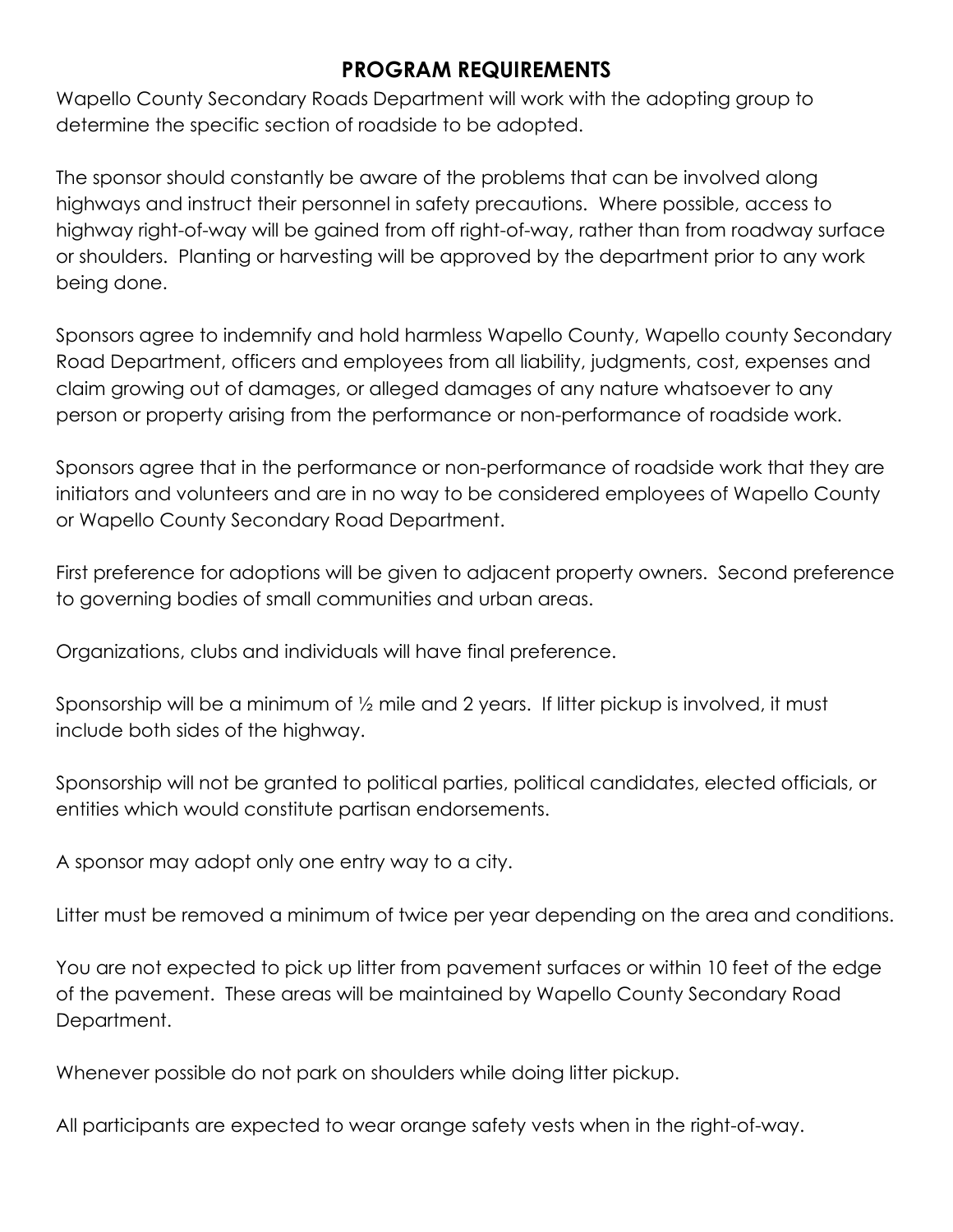Sponsors of plantings, planting or landscape maintenance or harvest areas will control noxious weeds as necessary using approved methods before the weeds produce seed.

Plant species used must be approved by Wapello County Secondary Road Department.

All seed harvested is to be used on public lands. Seed harvested from the right-of-way may not be resold.

If, in the sole judgment of Wapello County Secondary Road Department, it is found that the sponsor is not meeting the terms and conditions of the agreement, Wapello County Secondary Road Department may terminate the agreement and remove sponsorship signs.

### **WAPELLO COUNTY SECONDARY ROAD/SPONSOR RESPONSIBLITIES**

Wapello County Secondary Road Department and sponsor will share in these responsibilities:

- Develop a brief work plan outlining specific activities.
- Secure media coverage for the program and sponsor activities
- Coordinate work activities between the sponsor and the Wapello County Secondary Road Department's Maintenance Supervisors.
- Appropriate in an effort to create public awareness and support
- Cooperate in developing beautification plans for planting or maintenance work.

#### **SPONSOR RESPONSIBILITIES**

The sponsor will be responsible for:

- Conducting at least two safety meetings per year. Participants must attend a safety meeting conducted by the sponsor before participating in any roadside activity.
- Performing work as outlined in the work plan.
- Advising the Maintenance Superintendent 24 hours in advance when litter bags are needed or when filled bags are going to be left along the road.
- Obtaining the required supplies and material from the department during regular business hours
- Insuring participants 15 years of age or younger are furnished adequate supervision by one or more adults.
- Providing right-of-way locations and size of area to be replanted with seed harvested from right-of-way.
- Placing filled trash bags adjacent to the adopt-a-highway sign for pickup and disposal by Wapello County Secondary Road Department.
- Returning unused materials and supplies furnished by Wapello County Secondary Road Department within one week following cleanup.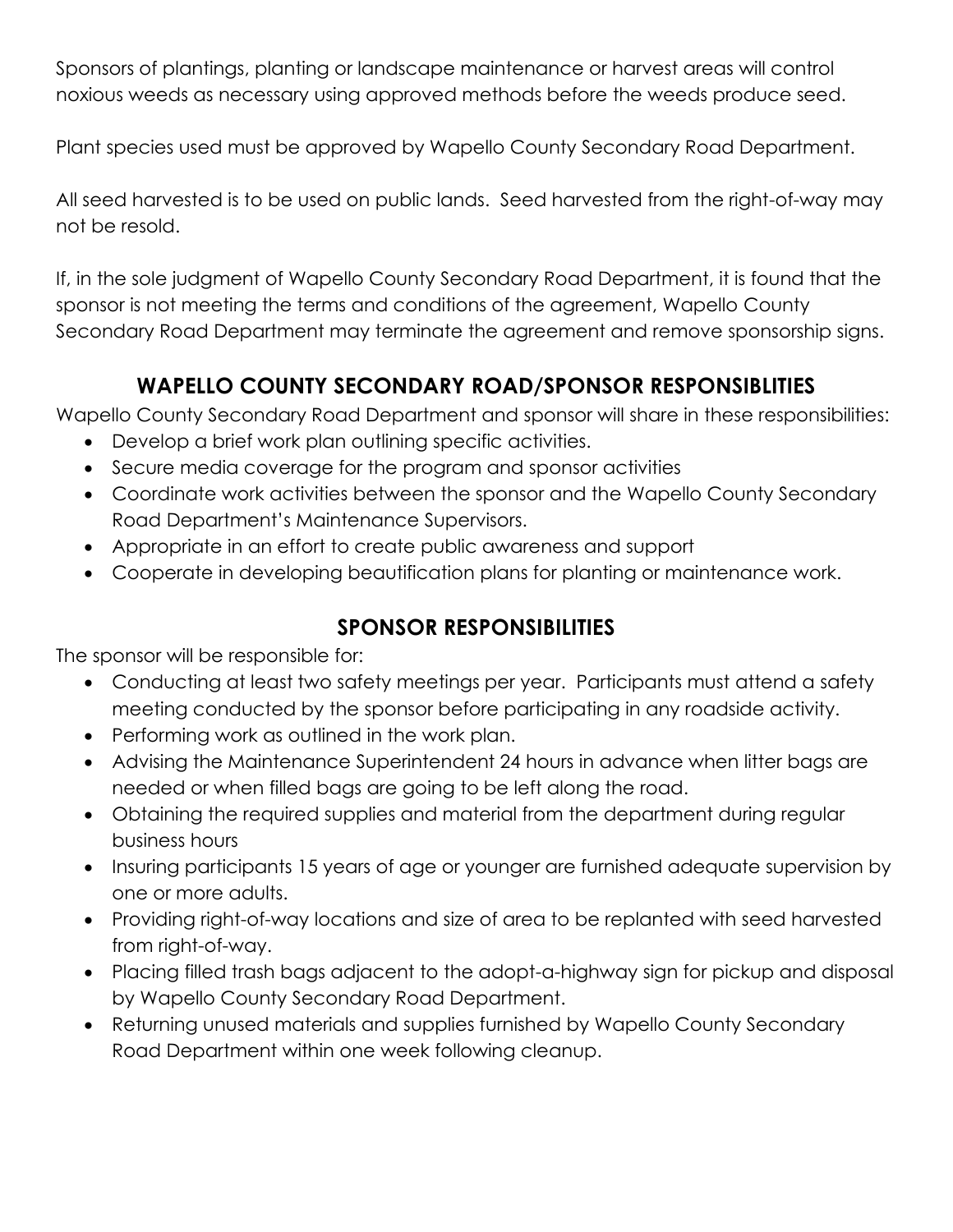#### **WAPELLO COUNTY SECONDARY ROAD DEPARTMENT RESPONSIBILITIES**

Wapello County Secondary Road Department will be responsible for:

- Erecting a sign at each end of the adopted section with the Sponsor(s) name or acronym displayed
- Providing reflective vests, trash bags and safety literature.
- Removing filled trash bags.
- Coordinating publicity efforts with the sponsor(s) for local media coverage
- Removing large, heavy, or hazardous items when found on an adopted roadside

## **PROCEDURE FOR HIGHWAY ADOPTION**

A representative of an interested group or an individual should contact the Wapello County Engineer.

The Wapello County Engineer will explain the program and a sponsorship application.

The sponsor should choose a location, complete the sponsorship application and return it to the Wapello County Engineer.

The Wapello County Secondary Road Department will erect signing identifying the sponsoring group and coordinate publicity efforts.

The sponsor arranges to obtain trash bags and safety vests from Wapello County Secondary Road Department and conduct a safety meeting prior to any work being done.

The sponsor will collect litter in the furnished orange trash bags and place them adjacent to the adopt-a-highway sign when filled.

Wapello County Secondary Road Department will pick up the full trash bags.

## **COMPLETION OF THE SPONSORSHIP**

After the sponsor has performed the necessary activities, Wapello County Secondary Road Department will, at the end of the two year period, present the sponsor with a certificate in recognition of the work completed.